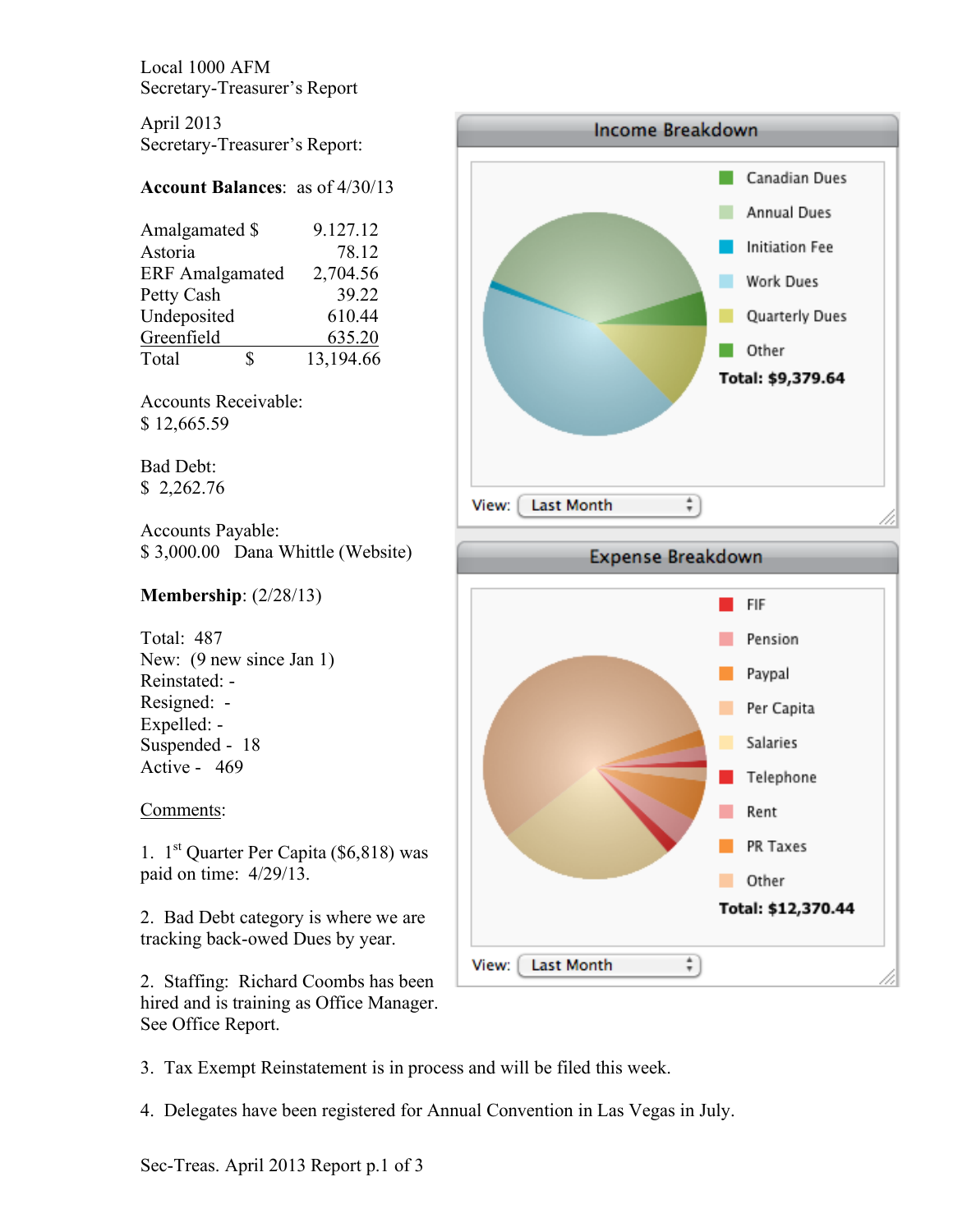## 5. First Quarter Income/Expense Report 2013 Year to Date Income/Expenses 2012 Year to Date Income/Expenses



2013 Year to Date Income Expenses as Pie Chart